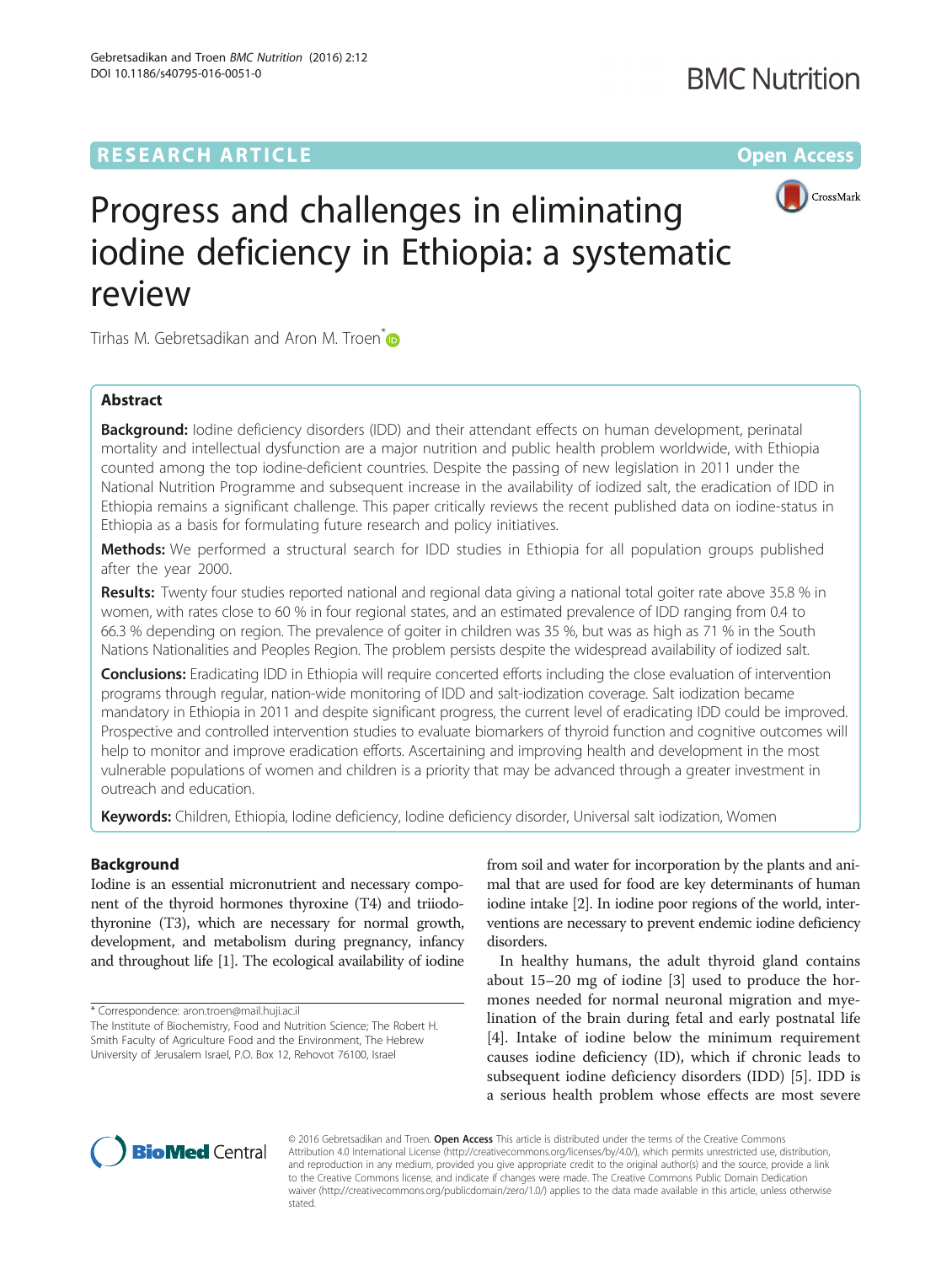during pregnancy and childhood. During pregnancy it can result in stillbirth, spontaneous abortion, congenital abnormalities and intellectual dysfunction including cretinism and irreversible physical disabilities [\[6](#page-10-0)]. Among children it is associated with high mortality and causes intellectual dysfunction and brain damage as a result of low thyroid hormone production and subsequent impairment of brain development [[7](#page-10-0)]. Circulating thyroid hormone levels are known to be low in infants and women in areas affected by moderate to severe ID [\[4](#page-10-0)]. According to the 2011 estimate of the Iodine Global Network (formerly the International Council for the Control of IDD) [[8](#page-10-0)], nearly two billion individuals have insufficient iodine intake worldwide, including one-third of all school-age children. ID is a public health problem in 32 countries, especially developing countries, like Ethiopia [[9](#page-10-0)].

The majority of the Ethiopian population has suffered from ID and related public health problems for the last six decades. In 2011, Ethiopia was among the most iodine deficient countries in the world [\[10](#page-10-0)]. About 12 million school age children were thought to live with inadequate iodine, and a total of 66 million people, or 62 % of Ethiopia's population, are vulnerable to the risk of IDD [\[8](#page-10-0)]. Prevalent ID was reflected in a rate of cretinism of one per thousand, an estimated 50,000 IDD related peri-natal deaths annually, and a rise in the overall prevalence of goiter from 26 % in 1980 [[11](#page-10-0)] to 40 % in 2009 [\[12](#page-10-0)]. The prevalence of goiter in children varied from  $\langle 15 \rangle$  to  $>30\%$  in low and high goiterendemic regions, respectively [[13](#page-10-0)]. These figures reflect the fact that the median national urinary iodine excretion (UIE) concentration (24.5  $\mu$ g/L) [\[14](#page-10-0)] is well below the WHO/ UNICEF/ICCIDD cut-off point (100 μg/L) for adequate iodine intake in the population, leading to severe (UIE  $\langle 20 \text{ µg/L} \rangle$  to moderate  $(20.1 \langle \text{UIE} \langle 50 \text{ µg/L} \rangle)$  ID in the population.

Despite the government's implementation in 2011 of a long-term plan to eradicate ID through salt iodization, the problem reportedly persists [\[15\]](#page-10-0) and data concerning sub groups of the population and locations suffering from ID are incomplete. We therefore undertook a systematic review of published peer-reviewed data in order to provide a critical update on iodine status and deficiency in Ethiopia. The review covered studies published between the years 2000–2015 to assess the available data on IDD before and after iodized salt became widely available in 2011. We were particularly interested in ascertaining the national and regional prevalence of ID in the most vulnerable groups (mothers and their children), and in evaluating the impact that salt iodization has had to date.

#### Methods

Our review aimed to address the following major research questions

- (1)What is the status of iodine availability and consumption in the country?
- (2)What are the effects of inadequate iodine in the most vulnerable groups?
- (3)How prevalent is ID in different regions of the country?
- (4)What are the subsequent consequences of ID?
- (5)What solutions have been implemented or proposed for eradicating ID?
- (6)To what degree has the population been made aware of the importance of iodine and the serious effects of iodine deficiency?

Search terms were set in February 2014, and the most recent search was done in March 2015. The search terms included all publications with the terms "Ethiopia" and "iodine intake" as well as more specific queries with phrases to identify studies on the prevalence of ID in women and children; iodine deficiency disorder (IDD); causes of IDD; effects of IDD; IDD in Ethiopia, IDD in pregnant or lactating mothers; IDD in children; IDD indicators; urinary iodine concentration and thyroid grade (goiter rate); iodized salt; household availability: USI in Ethiopia; distribution of USI; iodized salt consumption; concentration of iodine in salt at producer, retailer and household level. Using these terms, searches were performed in PubMed and Google scholar search engines for articles, reviews, reports, e-books and workshops proceedings. The search was limited to studies published between early 2000 and March 2015. Data extraction parameters were set first, including study design, regions covered, population groups, ID indicator variables and overall findings. The two reviewers then extracted and tabulated the data from all of the retrieved publications and checked agreement between them prior to writing the review.

### Results and discussion

Our search identified a total of 33 abstracts, nine of which were excluded because the information was outdated (published before 2000) leaving 24 studies. All but one of the remaining studies had a cross-sectional design. The remaining study was a retrospective cohort design and no reports were found of controlled interventions. Because the number of research reports on Ethiopia was relatively small, they were all included in the review without additional selection for quality of the evidence (Fig. [1](#page-2-0)). They were classified as pertaining to the topics shown in Table [1,](#page-3-0) with some studies touching on more than one topic:

#### Regional studies of ID in Ethiopia are incomplete

To date, nationally representative data on ID in Ethiopia are limited. Of the publications reviewed here, only three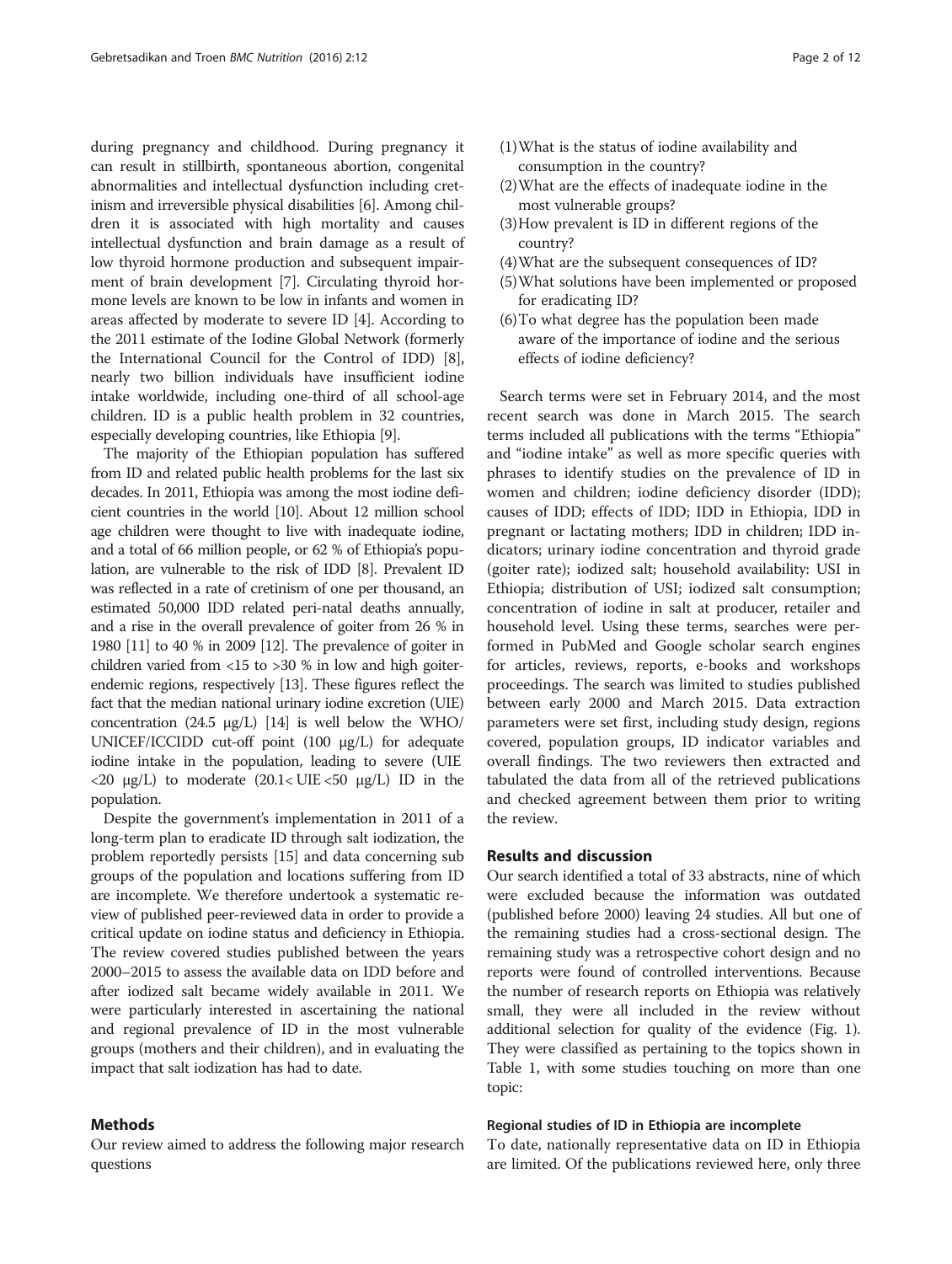<span id="page-2-0"></span>

reported on ID and its effects in children and women of child-bearing age at the national level, two made before [[13, 16\]](#page-10-0) and one after the implementation of Universal Salt Iodization in 2011 [[17\]](#page-10-0). The remaining publications focused on ID among the most vulnerable groups in only six of Ethiopia's ten regional states (Fig. [2](#page-4-0)). For example, in Oromia, the largest populated region, seven studies investigated iodine level in food and water, and ID prevalence in children and women (Table [2\)](#page-5-0). Only few areas of Jimma zone [[7, 11](#page-10-0), [18](#page-10-0)], Arsi zone [\[19\]](#page-10-0), Bale zone [\[20\]](#page-10-0) and Haramaya district [\[21\]](#page-10-0) were covered, while other zones and districts have no information. Southern Nation Nationalities and Peoples were targeted with three independent studies of zones and districts such as Gamo Gofa [[19](#page-10-0)], Kafa [[22](#page-10-0)], Sidama [[23](#page-10-0)–[25\]](#page-10-0), Hawasa [\[26\]](#page-10-0) and Sodo [\[27](#page-10-0), [28](#page-10-0)]. Four reports on the Amhara region targeted areas in Shoa zone [[19](#page-10-0)], Bahir Dar town [[29](#page-10-0)], Wombera and Burie districts [\[30\]](#page-10-0), and Lay Armachiho district [[31](#page-10-0)]. Benshangul Gumuz region (Metekel zone) [[32\]](#page-10-0) and Tigray region (Neksege subdistrict) [\[33\]](#page-10-0) had each of a single independent report. Interestingly, studies on iodine contents at production, retailer and household levels was conducted nationally and regionally in Amhara, Tigray and Afar regions [[5](#page-10-0), [17\]](#page-10-0), but not elsewhere. There was also a single cohort study (with retrospective analysis) in Addis Ababa city focused on the histopathologic patterns of thyroid disease and their relationship with age and sex [[34](#page-10-0)]. In contrast, no independent studies were reported on Gambella, Harari and Somali regions, and a chartered city (Dire Dawa).

#### ID prevalence in Ethiopian women

Although iodine is essential for all population groups, women require high amounts during pregnancy because of an increase in maternal thyroxine (T4) production and loss of iodide through the kidneys due to the renal clearance of iodide [\[9\]](#page-10-0). Urinary iodine concentration (UIC) and thyroid volume (goiter rate (GR)) can be used to assess iodine intake below the recommended levels in women [[35\]](#page-10-0). Interestingly, GR also serves as an indicator of ID prevalence [[36](#page-10-0)]. Despite the fact that ID has been a serious health problem for the Ethiopian population for a long period, few scientific studies have been carried out nationwide in women to assess the prevalence of ID. Notably, a national cross-sectional community based survey reported in 2007 on the severity of goiter among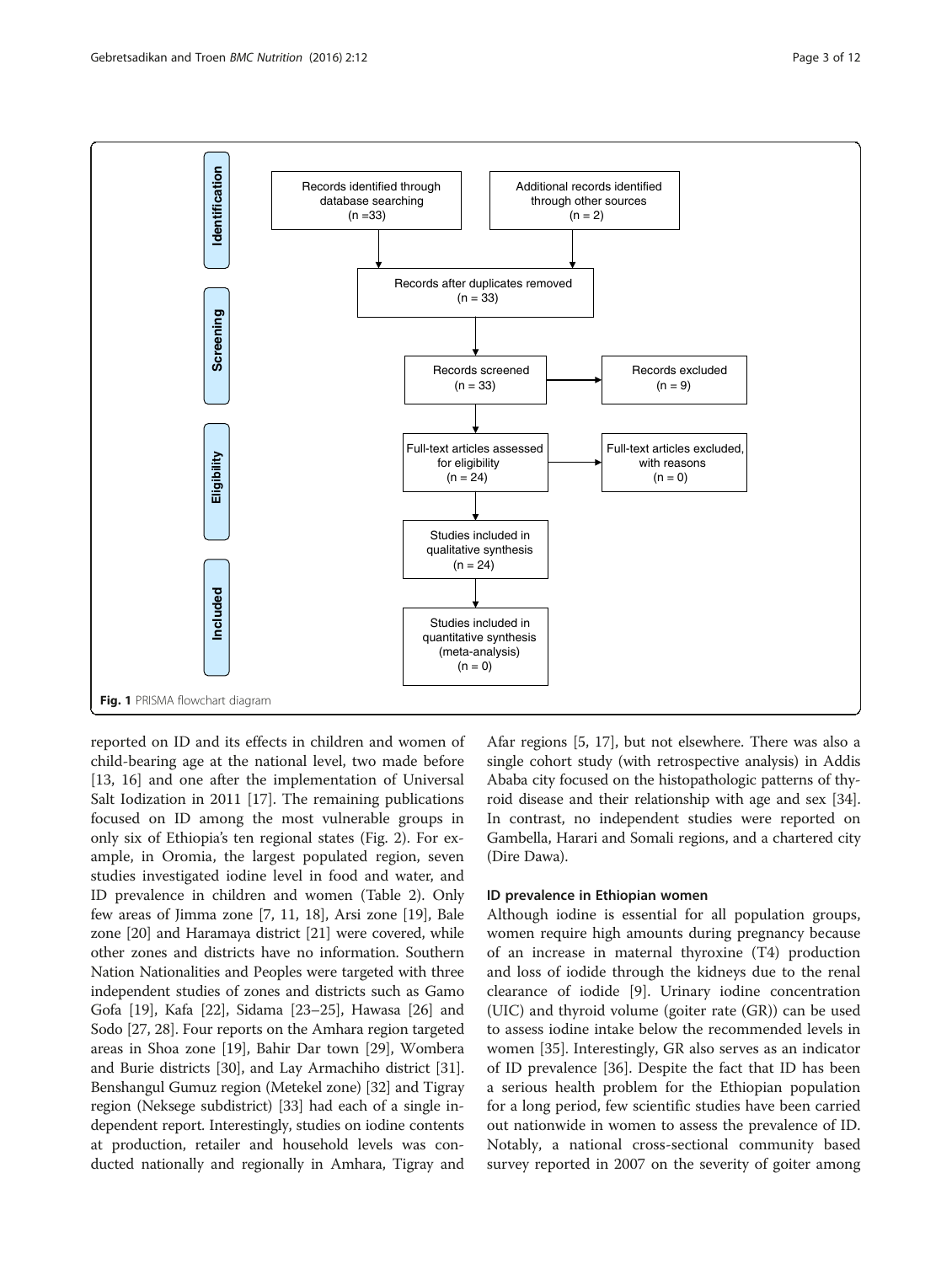<span id="page-3-0"></span>Table 1 Number of publications identified by topic

| Study topics                                                   | Number of<br>publications <sup>a</sup> | References                        |
|----------------------------------------------------------------|----------------------------------------|-----------------------------------|
| Population group                                               |                                        |                                   |
| • Women                                                        | 5                                      | [13, 18, 21, 24,<br>25]           |
| • Children                                                     | 10                                     | [7, 16, 19, 22,<br>26-29, 31, 32] |
| • Women & Children                                             | 3                                      | [23, 30, 47]                      |
| • Population                                                   | $\overline{2}$                         | [11, 33]                          |
| <b>Iodine Sources</b>                                          | $\overline{4}$                         | [5, 11, 17, 20]                   |
| Study regionsb                                                 |                                        |                                   |
| • Nationwide                                                   | 3                                      | [13, 16, 17]                      |
| • Tigray                                                       | 2                                      | [5, 33]                           |
| • Amhara                                                       | 3                                      | $[29 - 31]$                       |
| • Oromia                                                       | 5                                      | [7, 11, 18, 20, 21]               |
| • Addis Ababa                                                  | 1                                      | $[34]$                            |
| • Southern Nations Nationalities and<br>Peoples Region (SNNPR) | 7                                      | $[22 - 28]$                       |
| • Benshangul-Gumuz                                             | 1                                      | $[32]$                            |
| • More than two regions                                        | 2                                      | [19, 47]                          |
| ID Aggravating factors                                         |                                        |                                   |
| • Cassava intake                                               | 2                                      | [24, 47]                          |

<sup>a</sup>Some articles can be classified under more than one category

<sup>b</sup>Some studies include data on more than one region

women 15 to 49 using GR parameters such as total GR (TGR) [\[13](#page-10-0)]. TGR was found in above 30 % of women in SNNPR, Benshangul Gumuz, Tigray and Oromia with a maximum of nearly 60 % in SNNPR regional state indicating severe ID in this region. The prevalence of goiter in the rest of the regional states ranged from 5 to 29.9 %, except for Gambella with a rate of 1.4 %, that is, a mild to moderate degree of ID [\[35](#page-10-0)].

Several studies indicate that ID persits among Ethiopian women despite salt iodization in 2011. A high TGR of 30.1 % among mothers was reported for the Burie and Womberma districts in 2014 [[30\]](#page-10-0). In the same year 88.9 % of pregnant women visiting Jimma University Specialized Hospital for antenatal care were iodine deficient with a median urinary iodine (MUI) of 48 μg/L [[18\]](#page-10-0). A comparable study from 2014 found 82.8 % of pregnant women in the Haramaya district to be deficient with a MUI of 58.1 μg/L [[21\]](#page-10-0). Similarly, a study from 2013 among non-pregnant women living in rural communities of Sidama zone, found that 96.5 % had UIC below 100 μg/L with a MUI of 37.2 μg/L [\[24](#page-10-0)]. Of these women, 22.8 % were severely ID, 46.5 % were moderately ID, and 27.2 % were mildly ID and only 3.5 % had adequate iodine (UIC >100 μg/L) [\[24\]](#page-10-0). Participants of this study had 15.9 % TGR in which 1.5 and 14.4 % were visible and palpable goiter, respectively [[24](#page-10-0)]. Despite the severity of these findings, such figures show a reduction in ID following salt iodization compared with previous report from the same area published by Bogale et al. in 2009 [[23\]](#page-10-0), who found 99 % of mothers to have UIC below 20 μg/L and an 85 % prevalence of goiter.

There are only limited reports on the health consequences of goiter in women. A review of different countries worldwide showed that reproductive failure has been related to goiter and goiter endemicity [\[14\]](#page-10-0). A recent survey in the southern part of Ethiopia found that cognitive function, particularly of short term memory and visual processing, were strongly associated between women with ID and their biological children, a finding that suggests infants are affected by their mother's ID [[23\]](#page-10-0). Although these reports highlight the crucial importance of targeting interventions to women, they are insufficient for the design of effective programs. To support such efforts, research is urgently needed on ID prevalence among Ethiopian women in all regions with assessment of short and long-term health, social and economic impacts.

#### ID prevalence in Ethiopian children

The severity of ID in the general population is clearly indicated by its appearance among school-age children. The national cross-sectional study from before iodization (2007) demonstrated a high prevalence of ID among 10,965 children aged 6–12 years as indicated by both low UIC and high TGR [[16](#page-10-0)]. Based on UIC values, nearly 46 % of children had severe ID (2 μg/dL or less), 23 % were moderately iodine deficient (2.01–5.00 μg/dL), 15 % were mildly deficient  $(5.01-10.00 \mu g/dL)$  and only 17 % were within the normal range  $(>100 \mu g/dL)$ . Using the prevalence of goiter as an indicator, the survey recorded the highest TGR in the SNNPR region (56.2 %), followed by Oromia (42.0 %), Benshangul-Gumuz (40.5 %), Amhara (29.1 %), and Tigray (21.9 %) [\[16\]](#page-10-0). These results showed severe ID with over 30 % of TGR in three regional states, whereas two other regions had moderate ID with between 20.0 and 29.9 %. The TGR in the rest of the regional states ranged from about 5–20 %, indicating mild ID. Harari had the lowest TGR (4.7 %), and is considered the only normal region. Overall, Ethiopia had 39.9 % TGR with rates of 27.7 % for palpable and 12.2 % for visible goiter, with about 4 million children affected by goiter throughout the country except for Gambella regional state [\[16\]](#page-10-0).

Following salt iodization, prevalent ID appears to have improved somewhat and yet it persists as a significant problem among children. In a regional study from 2012 by Girma et al. [\[26\]](#page-10-0) the median UIC of school children in Hawassa town (SNNP region) was 34.2 μg/L ranging from 1 to 177 μg/L. The distribution of urinary iodine showed that 18.9 % children had severe ID (<20 μg/L UIC), 63.2 % had moderate ID (20–49 μg/L UIC) and 16 % had mild ID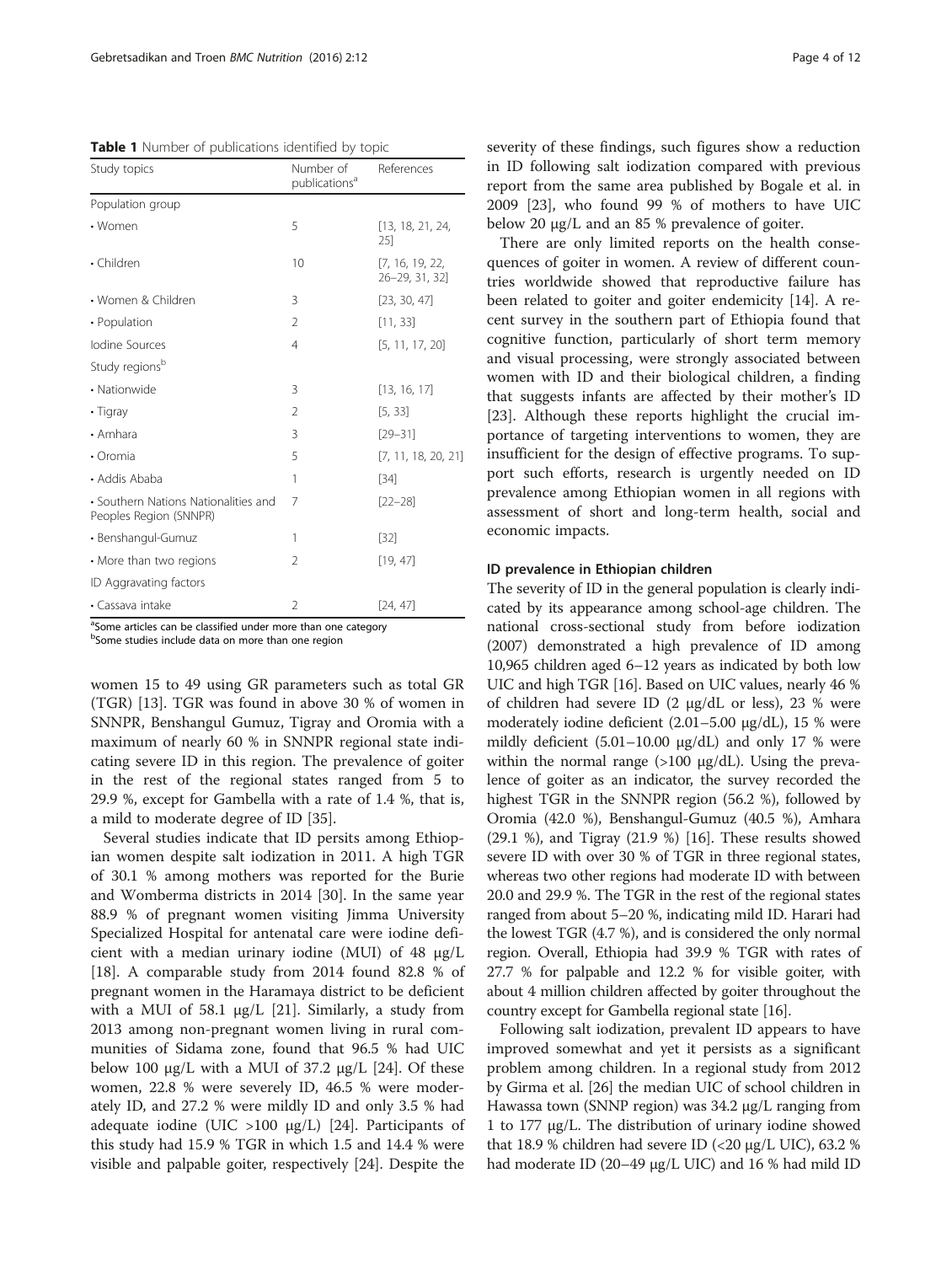

<span id="page-4-0"></span>

(50–99 μg/L UIC). In this study, TGR was 13.6 %, well above the 5 % cut-off highlighting ID as a public health concern. Moreover, GR was associated with age, so that older children (8–9 years) were more goiterous than younger children (age 7) (17.6 % vs. 5.6 %, respectively) [[26](#page-10-0)]. Although the prevalence of ID in this report is lower compared with the earlier community-based survey data from SNNP region [\[16\]](#page-10-0), this may partly reflect the fact that Hawassa town is urban and the distribution of iodized salt and awareness of its importance may be better in urban than in rural communities. In another study from the same year, the median urinary iodine value was measured at 56 μg/L for both male and female children in Jimma, but taken separately; females (54 μg/L) had lower values than males (74 μg/L) [\[7\]](#page-10-0). Higher goiter rates in female than in male children have also been reported in other studies nationwide [\[16\]](#page-10-0) and in Kafa which is found in SNNPR [[22\]](#page-10-0).

ID in children has also been assessed recently in greater detail, using goiter grades and thyroid stimulating hormone (TSH). A report from 2014 found a high prevalence of TG among school children from the Metekel region found a GR of 39.5 % (grade  $1 = 31.5$  %, grade  $2 = 8$  %) and a median UIC of only 39.9 μg/L [\[32](#page-10-0)]. The median UIC of 39.9 μg/L in this study was indicative of only moderate ID but the GR is indicative of severe ID. On the basis of TSH values, the prevalence of thyroid dysfunction was 45.95 % of which 18.92 and 27.03 % had elevated and suppressed TSH levels, respectively. A comparable prevalence of goiter (37.6 %) was found in the Lay Armachiho district in 2014 with 28.5 % having a grade 1 and 9.1 % having a grade 2 goiter [[31](#page-10-0)].

Interestingly, the association between goiter and cognitive function has been studied on 5-year-old children in rural Sidama, prior to universal salt iodization in 2009 [[23\]](#page-10-0). The results revealed a highly significant correlation  $(r = 0.39, p = 0.001)$  between goiter and short-term memory among the children studied, but no significant differences were detected in other cognitive tests between children with goiter and without goiter. In line with this, a study by Wolka et al. from 2014 observed that children with goiter were 1.8 times more likely to have low academic achievement than those who did not have goiter (adjusted OR = 1.8; 95 % CI 1.2, 2.5) [[27\]](#page-10-0). Moreover, goiter was associated with both absenteeism and a higher prevalence of below-average academic scores (57.0 % of children with goiter were below average vs. 41.3 % without goiter,  $p < 0.01$ ). These findings, implying that ID reduces learning ability and school performance, underscore the importance of fostering programs to eradicate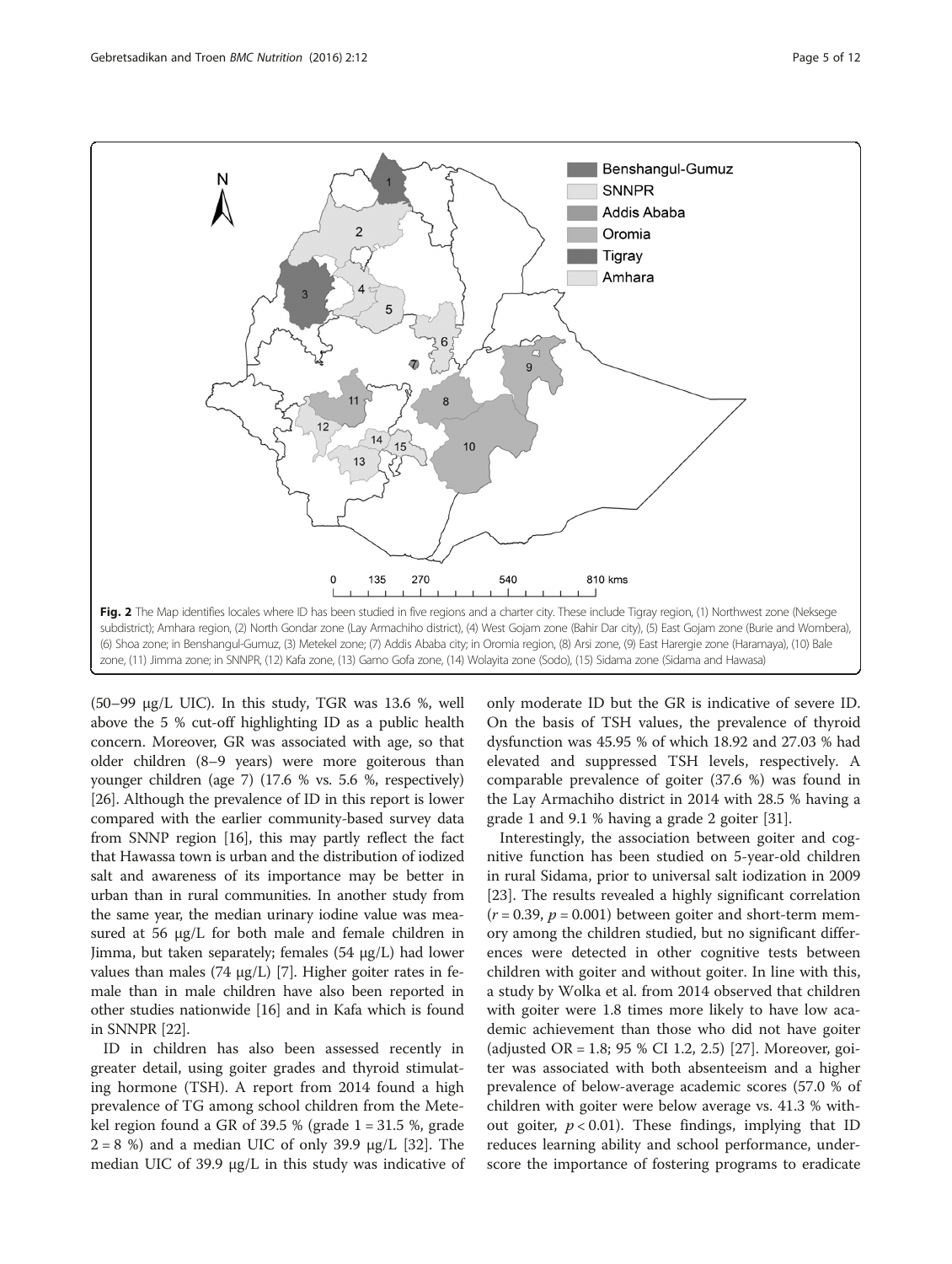| Author, year                                   | Study design                                | Study region                                                                      | Number of<br>participants (n)                             | Outcome variables                                                                                                                          | Major findings                                                                                                 |
|------------------------------------------------|---------------------------------------------|-----------------------------------------------------------------------------------|-----------------------------------------------------------|--------------------------------------------------------------------------------------------------------------------------------------------|----------------------------------------------------------------------------------------------------------------|
| Abuye and Urga Cross<br>2000 [19]<br>sectional |                                             | Four locations:<br>Amhara (Shoa)<br>Oromia (Jimma &<br>Arsi) SNNPR (Gamo<br>Gofa) | Elementary school<br>children (2485)                      | Goiter rate, UIC, iodine concentration in<br>water, common foods of plant origin<br>and milk, bacterial contamination of<br>drinking water | - 53.3 % gross goiter<br>prevalence                                                                            |
|                                                |                                             |                                                                                   |                                                           |                                                                                                                                            | - 0.33-0.70 µmol/L UIE rate                                                                                    |
| Takele et al.                                  | Cross                                       | Oromia region:<br>Shebe town -Jimma<br>zone. Southwest                            | Retail shops and<br>households (332)                      | lodine content of household and shop<br>salt                                                                                               | The iodine content:                                                                                            |
| 2003 [11]                                      | sectional                                   |                                                                                   |                                                           |                                                                                                                                            | 0-75 ppm in household salt                                                                                     |
|                                                |                                             |                                                                                   |                                                           |                                                                                                                                            | 0.1-75 ppm in shop samples<br>salt                                                                             |
| Tsegaye and<br>Ergete 2004 [34]                | Retrospective<br>analysis<br>(cohort study) | Tikur Anbessa<br>teaching and referral<br>hospital, Addis<br>Ababa                | Patients with<br>thyroid disease<br>(780)                 | Histopathologic patterns of thyroid<br>disease and their relationship with age<br>and sex over a five year period.                         | · Higher non-neoplastic<br>(79 %) than that of neoplas-<br>tic (21 %)                                          |
|                                                |                                             |                                                                                   |                                                           |                                                                                                                                            | · Nodular colloid goiter<br>recorded in 76.9 % cases                                                           |
|                                                |                                             |                                                                                   |                                                           |                                                                                                                                            | • Adenoma, carcinoma and<br>thyroiditis accounted for<br>12.8 %, 64 8.2 % and 16<br>2.1 % cases, respectively. |
|                                                |                                             |                                                                                   |                                                           |                                                                                                                                            | • 85.7 % thyroid diseases in<br>the age group of 20-59<br>years                                                |
| Berhanu et al.<br>2004 [22]                    | Cross<br>sectional                          | SNNPR region: Kafa<br>Zone, Southwestern                                          | Students, aged 6-<br>15 years (1044)                      | Goiter rate                                                                                                                                | 27.4 % goiter prevalence                                                                                       |
| Kidane and<br>Woldegebriel<br>2006 [33]        | Cross<br>sectional                          | Tigray region:<br>Neksege Sub District<br>Northern                                | The entire<br>population (946)                            | Total goiter rate                                                                                                                          | 71.4 % community goiter<br>prevalence with 59.5 % in<br>males and 80.2 % in females.                           |
| Abuye et al.<br>2007 [16]                      | Cross<br>sectional                          | National level                                                                    | Children aged 6-<br>12 years (10,965)                     | Total goiter rate and UIC                                                                                                                  | • 39.9 % total goiter<br>prevalence                                                                            |
|                                                |                                             |                                                                                   |                                                           |                                                                                                                                            | • 2.45 µg/dL median UIE                                                                                        |
| Abuye and<br>Berhane 2007<br>$[13]$            | Cross<br>sectional                          | National level                                                                    | women in child<br>bearing, 15-<br>49 years old<br>(10998) | Total goiter rate                                                                                                                          | 35.8 % total goiter<br>prevalence                                                                              |
| Bezabih et al.<br>2007 [29]                    | Cross<br>sectional                          | Amhara region: Bahir<br>Dar town, northwest                                       | Primary school<br>children (386)                          | UIC                                                                                                                                        | 58.8 mg/L median UIE                                                                                           |
| Abuye et al.<br>2008 [47]                      | Cross<br>sectional                          | Five regional states:<br>Amhara, Oromia,<br>Tigray, SNNPR &<br>Benshangul-Gumuz   | Children and their<br>biological mothers<br>(6960)        | Goiter, UIC and cassava consumption                                                                                                        | • Cassava consumption and<br>high altitude were risk<br>factors for IDD                                        |
|                                                |                                             |                                                                                   |                                                           |                                                                                                                                            | • Goitre affected those who<br>frequently consume cassava<br>significantly than who did<br>not                 |
| Bogale et al.<br>2009 [23]                     | Cross<br>sectional                          | SNNPR region: Rural<br>Sidama, Southern                                           | Children and their<br>biological mothers<br>(100)         | Goiter grade, UIC, Raven's CPM and<br>cognitive tests from the Kaufman ABC-II                                                              | • 85 % Goiter prevalence in<br>the mothers and 33 % in<br>children                                             |
|                                                |                                             |                                                                                   |                                                           |                                                                                                                                            | • 1 µg/L median UIC for<br>both mothers and children                                                           |
|                                                |                                             |                                                                                   |                                                           |                                                                                                                                            | • short term memory<br>correlated to child goiter,                                                             |
|                                                |                                             |                                                                                   |                                                           |                                                                                                                                            | • cognition also associated<br>with child UIE                                                                  |
| Shawel et al.<br>2010 [5]                      | Cross<br>sectional                          | Northern Ethiopia:<br>Tigray                                                      | Producers,<br>Retailers and<br>consumers (80)             | Concentration of iodine in sampled salts                                                                                                   | 57 % iodine concentration in<br>the sampled salts decreased<br>in between production site<br>and the consumers |
|                                                |                                             |                                                                                   |                                                           |                                                                                                                                            | • 13.6 % total goiter rate                                                                                     |

<span id="page-5-0"></span>Table 2 Design and major findings of studies on iodine nutrition and IDD in Ethiopia published between the years 2000-2015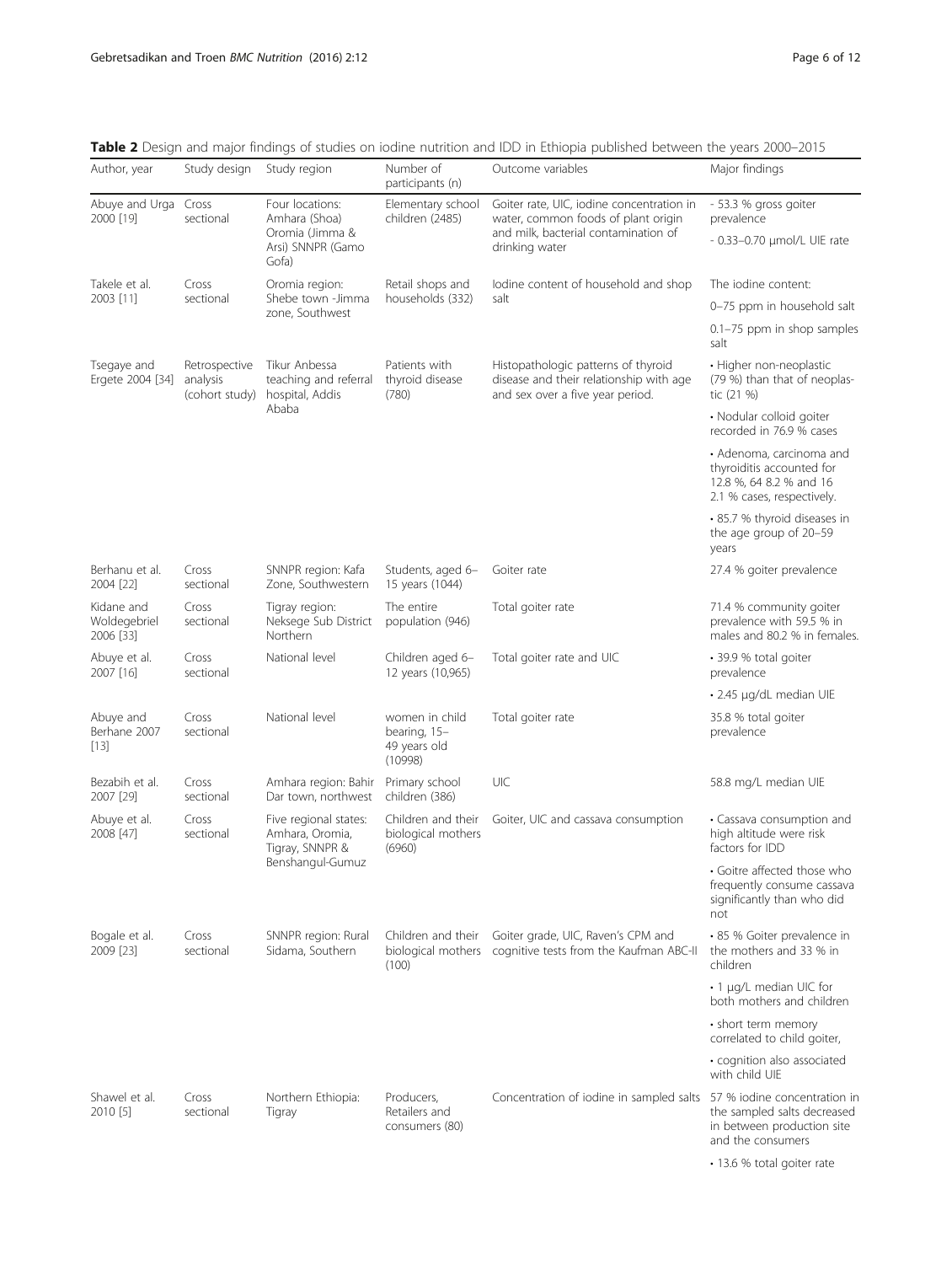| Table 2 Design and major findings of studies on iodine nutrition and IDD in Ethiopia published between the years 2000–2015 |  |
|----------------------------------------------------------------------------------------------------------------------------|--|
| (Continued)                                                                                                                |  |

| Girma et al.<br>2012 [26]       | Cross                   | SNNPR region:<br>Hawassa town                                                         | School children<br>aged 7-9 years<br>(116)        | Goiter rate, urinary iodine concentration, $\cdot$ 34.2 $\mu$ g/L the median UIC<br>dietary patterns and caretaker<br>knowledge of iodine deficiency |                                                                                                                  |
|---------------------------------|-------------------------|---------------------------------------------------------------------------------------|---------------------------------------------------|------------------------------------------------------------------------------------------------------------------------------------------------------|------------------------------------------------------------------------------------------------------------------|
|                                 | sectional               |                                                                                       |                                                   |                                                                                                                                                      | • low iodine in foods made<br>from grains and<br>consumption of animal<br>source foods                           |
|                                 |                         |                                                                                       |                                                   |                                                                                                                                                      | • Limited knowledge about<br>the importance of iodized<br>salt                                                   |
| Mezgebu et al.<br>2012 [7]      | Cross                   | Oromia region:<br>Shebe Senbo District, years (389)<br>Jimma zone                     | Children 6-12                                     | Total goiter rate, Urinary iodine<br>excretion content of iodine in salt                                                                             | • 59.1 % total goiter rate                                                                                       |
|                                 | sectional               |                                                                                       |                                                   |                                                                                                                                                      | • 56 4 g/L median urinary<br>jodine level                                                                        |
|                                 |                         |                                                                                       |                                                   |                                                                                                                                                      | • 71.2 % non-iodinated salt<br>users                                                                             |
|                                 |                         |                                                                                       |                                                   |                                                                                                                                                      | • 26.2 % used jodinated salt                                                                                     |
| Gebreegziabher                  | Cross                   | SNNPR region: rural<br>communities of<br>Sidama Zone,<br>southern                     | Non-pregnant                                      | Urinary iodine concentration, goiter and<br>dietary intake of the society                                                                            | • 37.2 µg/L Median UIC                                                                                           |
| et al. 2013 [24]                | sectional               |                                                                                       | women (202)                                       |                                                                                                                                                      | • 15.9 % total goiter rate                                                                                       |
|                                 |                         |                                                                                       |                                                   |                                                                                                                                                      | • Consumed E. ventricosum,<br>corn and kale frequently                                                           |
| Ersino et al.                   | Cross                   | SNNPR region: rural                                                                   | Pregnant                                          | urinary iodine concentration,                                                                                                                        | • 15 µg/L Median UIC                                                                                             |
| 2013 [25]                       | sectional               | Sidama Zone,<br>southern                                                              | women (172)                                       | percentage of population with UIC <<br>20 µg/L, percentage of households<br>using iodized salt, iodine content of salt                               | $\cdot$ 60 % of the women with <<br>20 µg/L UIC                                                                  |
|                                 |                         |                                                                                       |                                                   | and total goiter rate                                                                                                                                | • More than 90 % of<br>households not using<br>jodized salt                                                      |
|                                 |                         |                                                                                       |                                                   |                                                                                                                                                      | • Median salt iodine content<br>was almost zero                                                                  |
|                                 |                         |                                                                                       |                                                   | • 49 % total goiter rate                                                                                                                             |                                                                                                                  |
| Duressa et al.<br>2014 [20]     | Comparative<br>analysis | Oromia region:<br>Horaboka, Mio and<br>Besaso Kebeles,<br>Sinana Werada, Bale<br>Zone |                                                   | lodine content of water, soil, salt and<br>cereals in the area                                                                                       | · Iodine concentration level<br>in water below 15 µg/l, the<br>world's average drinking                          |
|                                 |                         |                                                                                       |                                                   |                                                                                                                                                      | • High in non-farm lands soil<br>and low farm lands soils                                                        |
|                                 |                         |                                                                                       |                                                   |                                                                                                                                                      | • Low in wheat and barley<br>crops                                                                               |
| ENMS 2014 [17]                  | Cross<br>sectional      | Nation wide                                                                           | Rural (150) and<br>Urban (250)<br>households      | iodated salt coverage by semi<br>qualitative method using rapid test kit<br>(RTK) and gold standard lodometric<br>titration                          | · lodated salt coverage<br>reaches up to 88.8 % and<br>94.4 % by RTK and<br>iodometric titration<br>respectively |
|                                 |                         |                                                                                       |                                                   |                                                                                                                                                      | • Only 23.2 % of adequacy<br>$(20-40$ ppm $)$                                                                    |
| Kebede et al.<br>2014 [30]      | Cross<br>sectional      | Amhara region: Burie<br>and Womberma<br>districts                                     | Children and their<br>biological mothers<br>(403) | Thyroid size, urinary iodine level<br>determination, household level<br>interview and Focus Group Discussion<br>(FGD)                                | • 54.5 % total goiter rate in<br>school age children                                                             |
|                                 |                         |                                                                                       |                                                   |                                                                                                                                                      | · 30.1 % total goiter rate in<br>biological mothers                                                              |
|                                 |                         |                                                                                       |                                                   |                                                                                                                                                      | • 0.5 µg /dl median urinary<br>iodine                                                                            |
|                                 |                         |                                                                                       |                                                   |                                                                                                                                                      | • 1.1 % iodized salt in of the<br>households                                                                     |
| Kedir et al. 2014 Cross<br>[21] | sectional               | Eastern Ethiopia:<br>Haramaya district                                                | Pregnant women<br>(435)                           | target groups background, dietary<br>habits, gynecological/obstetric<br>questionnaire and UIC                                                        | • 58.1 µg/L median urinary<br>iodine                                                                             |
|                                 |                         |                                                                                       |                                                   |                                                                                                                                                      | • 82.8 % subclinical iodine<br>deficiency in women                                                               |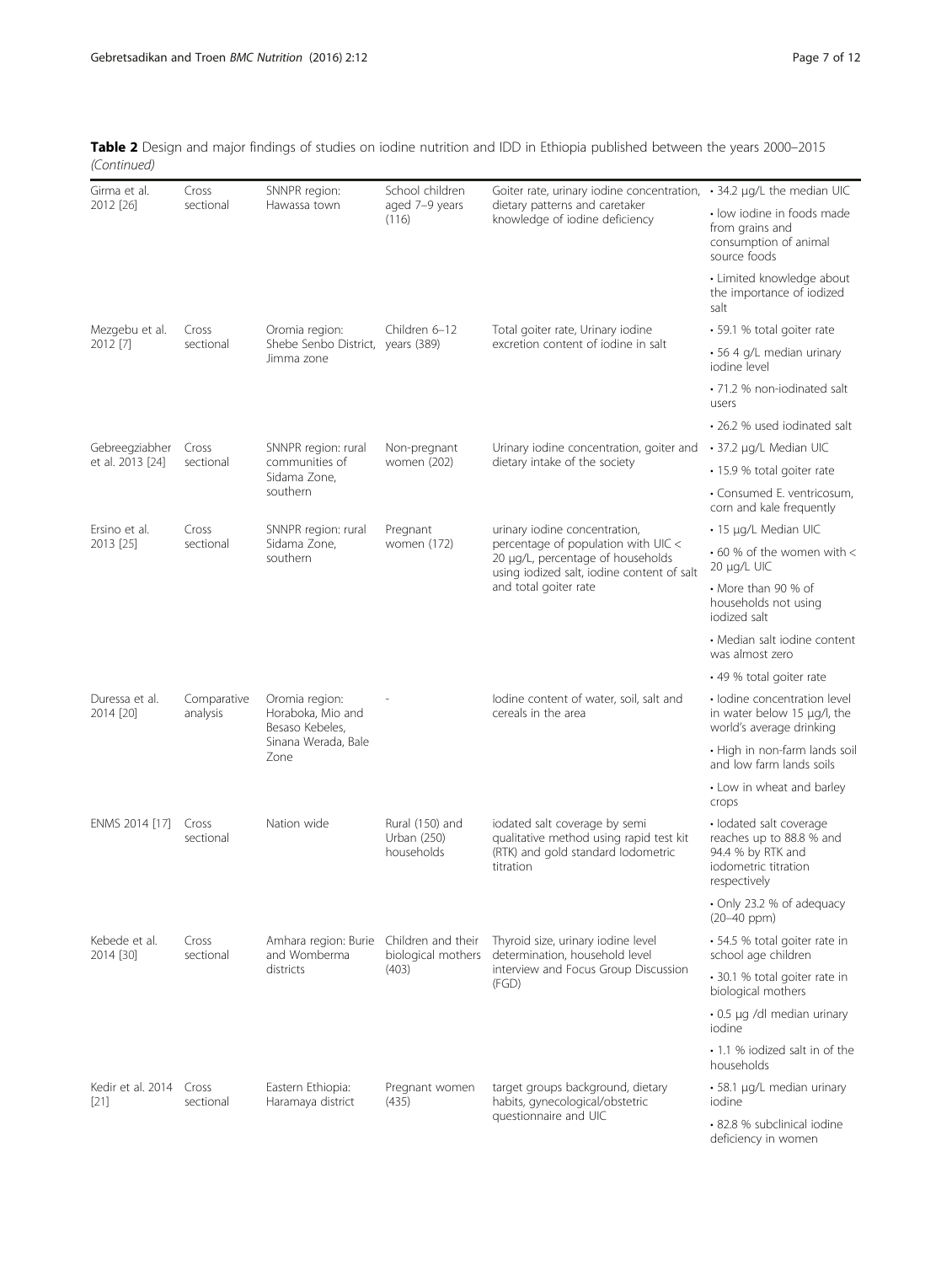| Kibatu et al.<br>2014 [32] | Cross<br>sectional | Benshangul-Gumuz<br>region: Metekel Zone<br>Northwest      | Children aged 6-<br>18 years (200)                                            | Total goiter rate, urinary iodine<br>excretion and TSH level                | • 39.5 % total goiter<br>prevalence                                                          |
|----------------------------|--------------------|------------------------------------------------------------|-------------------------------------------------------------------------------|-----------------------------------------------------------------------------|----------------------------------------------------------------------------------------------|
|                            |                    |                                                            |                                                                               |                                                                             | • 39.9 µg/L median urinary<br>iodine                                                         |
|                            |                    |                                                            |                                                                               |                                                                             | • 18.92 % elevated thyroid<br>hormones                                                       |
|                            |                    |                                                            |                                                                               |                                                                             | • 27.03 % suppressed TSH                                                                     |
| Mesele et al.<br>2014 [31] | Cross<br>sectional | Amhara region: Lay<br>Armachiho district,<br>Northwest     | Children 6-<br>12 years (698)                                                 | the presence/absence of goiter, the<br>level of jodine in salt              | • 37.6 % prevalence of goiter                                                                |
|                            |                    |                                                            |                                                                               |                                                                             | • Salt iodine level (AOR =<br>(0.44)                                                         |
| Negeri et al.<br>2014 [18] | Cross<br>sectional | Oromia region:<br>Jimma University<br>Specialized Hospital | Pregnant women<br>(423)                                                       | UIC                                                                         | • 88.9 % prevalence of iodine<br>deficiency                                                  |
|                            |                    |                                                            |                                                                               |                                                                             | • 48 µg/L median urinary<br>iodine                                                           |
| Wolka et al.<br>2014 [27]  | Cross<br>sectional | SNNPR region: Sodo<br>town, Southern<br>Ethiopia           | Children (534)                                                                | Association of goiter with academic<br>achievement                          | Goiter linked with low<br>academic achievement<br>(adjusted OR51.8; 95 % CI<br>$1.2, 2.5$ ). |
| Wolka et al.<br>2014 [28]  | Cross<br>sectional | SNNPR: Sodo Town.<br>Southern Ethiopia                     | children aged 6 to<br>12 years (270 with<br>goiter and 264<br>without goiter) | Presence of goiter Association between<br>goiter and goitrogenic food items | • Drinking river water<br>positively associated with<br>goiter presence                      |
|                            |                    |                                                            |                                                                               |                                                                             | • Cabbage and cassava<br>consumption increased the<br>chance of goiter.                      |

Table 2 Design and major findings of studies on iodine nutrition and IDD in Ethiopia published between the years 2000–2015 (Continued)

Note: IDD iodine deficiency disorder, SNNPR Southern Nations Nationalities and Peoples Region, UIC urinary iodine concentration, UIE urinary iodine excretion

ID and thereby enhance development, productivity, and economic potential of the state and its citizens.

#### Intervention strategies

IDD is considered the most important preventable cause of brain damage worldwide [[37](#page-10-0)]. Universal salt iodization (USI) has been a major focus in the global strategy to eliminate the problem for the last few decades, and the preferred and most effective long-term public health intervention for achieving optimal iodine nutrition in deficient areas [\[32\]](#page-10-0). USI is a safe, cost-effective, and sustainable strategy to ensure sufficient intake of iodine by different groups [\[38](#page-10-0)]. It is now well recognized and applied in nearly all countries suffering from ID to eliminate IDD. USI involves the iodization of all salts used by human, livestock and food industry. Adequate iodization of salt can deliver iodine in the required amount and sustainable basis to the population [[36](#page-10-0)].

There is good precedent to show that effective USI could ease the problem in Ethiopia. A study from Tanzania, where the prevalence of goiter used to be 25 %, showed that within 12 years of initiating USI, 84 % of the population consumes iodized salt, and 94.5 % of 6–12 year old children have normal sized thyroid glands [[38\]](#page-10-0). Similarly, the GR of Chinese schoolchildren affected by mild IDD dropped from 18 to 5–9 % after just 18 months of salt iodization supplement [[39\]](#page-10-0). According

to a recent ICCIDD letter [\[15](#page-10-0)], African countries such as Burundi, Kenya, Nigeria, Uganda, Tunisia, Namibia, Zimbabwe and Libya have successfully achieved USI, and their coverage of households with iodized salt is more than 90 %. Particularly, Nigeria has been certified in 2005 for successful accomplishment of USI (95–98 %) throughout the country [\[40](#page-11-0)] despite remaining of some gaps that need to be filled [[41\]](#page-11-0). Compared to these counties, the progress in Ethiopia is slow.

Although efforts to eradicate IDD in Ethiopia date back to a USI program that was started in 1989, and which had initially reached nearly 80 % of households with iodized salt, the program slowed down drastically in the 2000's due to the Ethio-Eretria war that interrupted access to iodized salt from the red sea [\[12\]](#page-10-0). After that, Ethiopia relied on imports from salt producing countries. In 2005, the government of Ethiopia replanned the strategies for the achievement of IDD eradication by the year 2015 through USI strategy. In 2009/ 10, the government again launched USI initiatives to revitalize and maintain USI distribution throughout the country [[42\]](#page-11-0). It has also passed salt regulation as of March 2011 requiring that salt used for human consumption should be iodized [\[17](#page-10-0), [43\]](#page-11-0). Interestingly, the government began to explore indigenous salt production sources in response to the border conflict between Ethiopia and Eritrea, and has successfully exploited the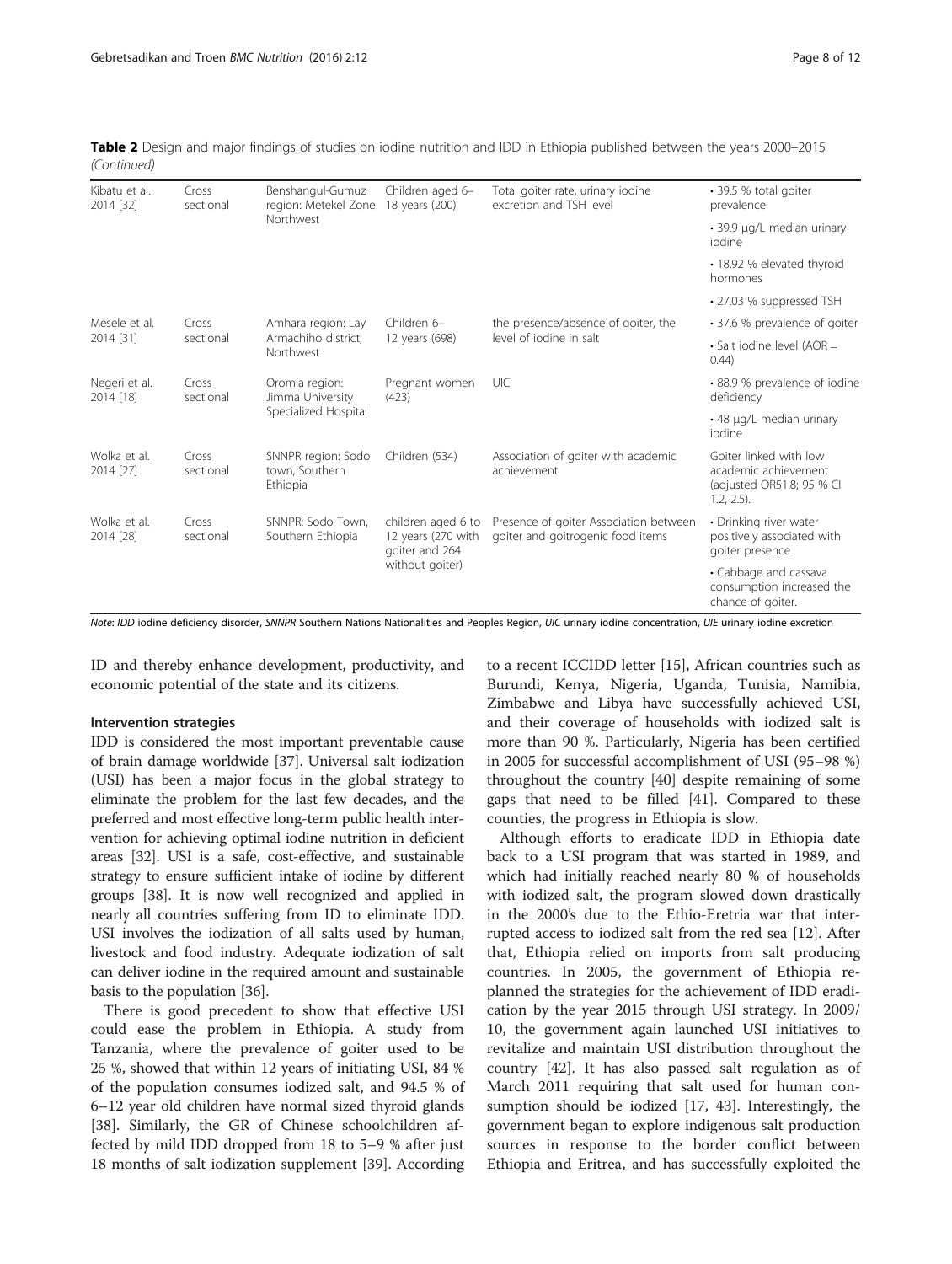salt deposits at Lake Afdera in Afar region. Today, about 95 % of the salt consumed in Ethiopia is produced in the country and the salt supply has dramatically shifted by successfully developing new sites in this area to meet the salt needs of the country [\[12](#page-10-0), [16](#page-10-0)]. Such development sites have been limited with small scale iodized salt producers in the northern part of the country particularly in Afar (Lake Afdera) and Tirgay region (Mekelle city). Almost all of these producers, however, use non-robust methods of iodization using knapsack manual sprayers which is a low-tech method and the results are uneven. Interestingly, there are few small scale producers that are using advanced technologies, for example, 'Shewitt', a small cooperative, has been successfully conducting salt iodization with an advanced machine and upgraded iodized salt tester which received from the support of GAIN. Concerted efforts and support provided by GAIN, UNICEF and the government have reportedly improved the coverage of salt iodization to reach ~88 % of households [[43\]](#page-11-0). Nevertheless, despite such impressive iodized salt production progress, the country remains on the list of the countries with the highest prevalence of ID and the weakest salt iodization programs [[32\]](#page-10-0).

There are two independent reports in Jimma and Metekel zones about household preferences regarding the use of iodized salts. In Jimma, in January 2011, 71.2 % of the households were still using only noniodinated salt, while 26.2 and 2.6 % of households used iodinated salt and both iodinated and non iodinated salt, respectively [\[7](#page-10-0)]. Mezgebu et al. evaluated the iodine levels in iodized salt and found that although about 75.0 % of iodinated salt samples were of good quality >15 ppm iodine level, 25.0 % were inadequate [[7\]](#page-10-0). However, only 10 % of the household salt samples were sufficiently iodized, and 30 and 60 % were insufficiently iodized and non-iodated, respectively, in Metekel zone [[32\]](#page-10-0). Thus, both studies highlighted that the coverage is much below 90 %, the recommended value by international organizations. Inadequacy of iodine levels in iodized salts and shortage of iodized salt in households of different areas is likely due to poor iodization technology and the difficulty of sustainable supplying iodine to small-scale salt producers.

Anticipating the renewal of universal salt iodization in 2011, salt iodine content was also assessed in Tigray regions [[5\]](#page-10-0). The mean concentration of iodine in salt at the production site was 57.9 mg/kg with a maximum and minimum of 98.4 mg/kg and above 20 mg/kg, respectively. However, such optimum iodine levels fell through the distribution chains, dropping from 57.9 mg/ kg at production to 41.3 mg/kg at the retailer. From there, iodine content dropped to 25.1 mg/kg at household level. In other words, on average, the iodine concentration in iodized salt was reduced by 57 % from

production site to consumption level. Such loss of more than 50 % iodine could stem from lack of enforcement of the legislation and weak regulation of the producers and retailers. In addition, poor salt handling and storage practices at the retail and household levels are likely obstacles in the implementation of iodized salts intervention [\[44\]](#page-11-0). A further problem is that the population, especially in rural areas, may prefer non iodated salt to iodized salt which is more costly. They also assume rock salt tastes better than fine salt, is more compatible with traditional food processing and can be purchased in bulk. Such cultural considerations could also impede the national intervention plan and put the population's health at risk of iodine deficiency. Thus public education and a campaign to raise awareness should be seen as a necessary component to ensure effective implementation of policies intended to eradicate ID.

#### Factors aggravating ID in Ethiopia

A number of environmental and dietary factors associated with the availability of iodine affect the prevalence and severity of IDD in iodine deficient areas. The topography of Ethiopia is mountainous and the top layer of the soil has been eroded for decades leading to leaching away of nutrients including iodine [\[14](#page-10-0)]. As a result crop cultivation may be close to iodine free. A recent study of the iodine content in water, soil, cereals and table salt in three towns of Bale zone, Oromia region [[20](#page-10-0)] revealed that the concentration of iodine was significantly low in all water samples while other goitrogenic minerals were found in high concentrations. In soil samples in nonfarm lands, iodine concentrations were significantly higher than in regular farming lands, which typically use chemical inputs. Most common cereals cultivated in the area such as wheat and barley samples had significantly low iodine contents. Salt samples in these area contained less iodine concentration than the required amount.

Moreover goitrogenic dietary factors such as cassava, cruciferous vegetables (cabbage and kale), lima beans, linseed, sorghum, sweet potato, etc. must be considered [[24,](#page-10-0) [45\]](#page-11-0). Notably, cassava, which plays a dominant role in feeding many people in most tropical developing countries, contains cyanogenic glucosude, a goitrogen that inhibits iodine uptake by the thyroid gland during consumption of unprocessed cassava [[46](#page-11-0)]. The prevalence of IDD in many parts of SNNPR, Benshangul-Gumuz and some parts of western Oromia region where cassava is a staple food suggests that in these regions the disease may aggravated by diet. Cassava consumption and living in high altitude areas such as Amhara, Oromia, Tigray, SNNPR and Benshangul-Gumuz were found to be high risk factors for IDD [[47](#page-11-0)]. Abuye and colleagues note that in SNNPR and Benshangul-Gumuz, those who consume cassava frequently were significantly affected by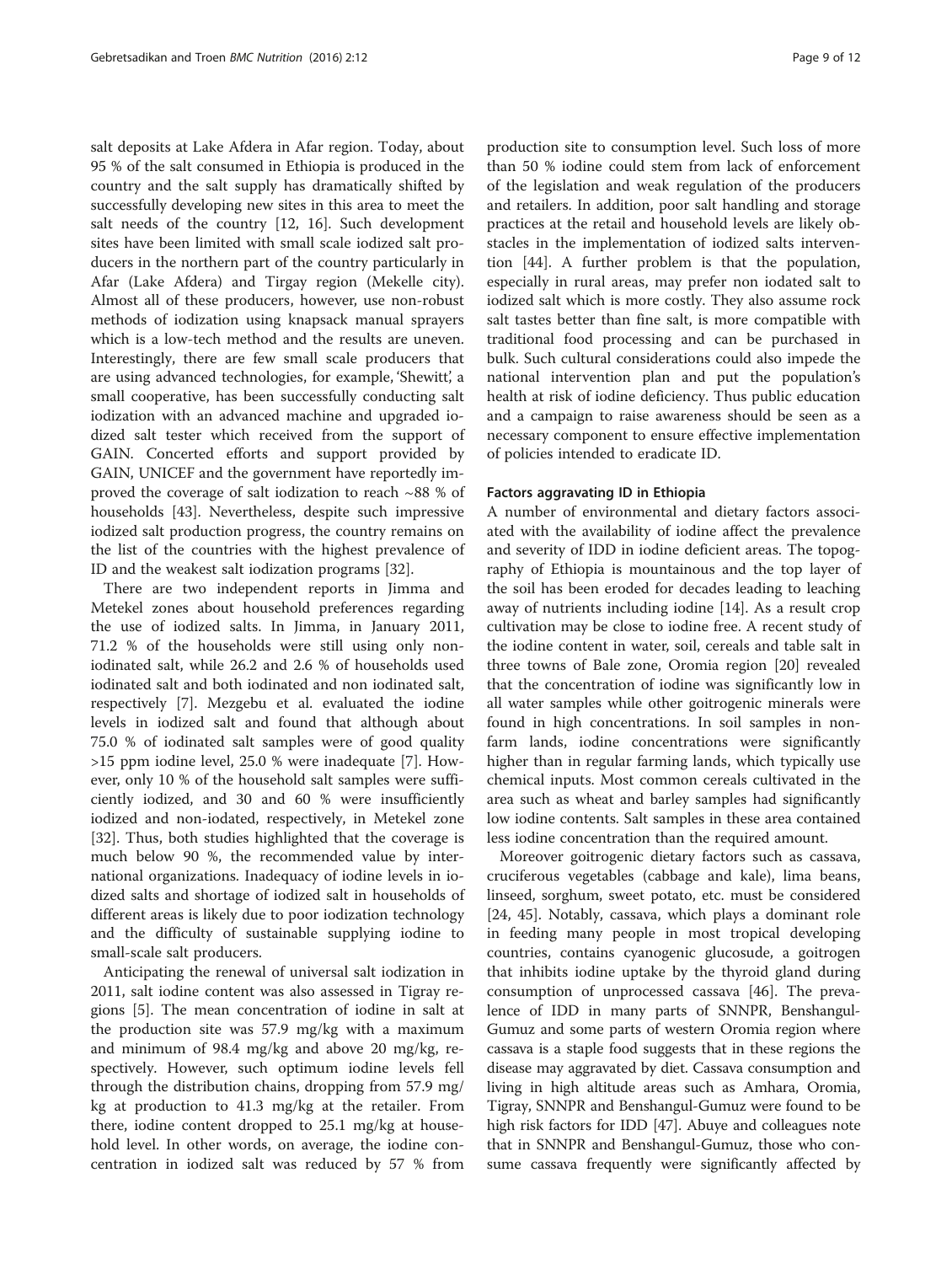goiter more frequently than those consuming rarely or not [[47](#page-11-0)].

#### Challenges and future perspectives

This review is limited to publically available data found in the scientific literature and reports from the years 2000–2015. It is possible that more recent unpublished data are available to those agencies involved in implementing the National Nutrition Programme. Nevertheless, the studies in this review provide important data on the prevalence of IDD in Ethiopian women and children, which remains high even after the recent implementation of universal salt iodization and strongly support the interventions undertaken in different regions of the country. The few studies that considered iodine levels in salt, water and soil, as well as salt iodide concentrations at the producer, retailer and household levels, provide essential input for the government efforts to improve the distribution and handling of iodized salt. In general, the studies reviewed have the following limitations:

 $\geq$  Almost all of the included studies used a crosssectional design. Although this is appropriate for the relatively quick and cheap assessment of disease prevalence in a population it can only provide a snapshot of the frequency of ID in a population at a given point in time; it can be susceptible to bias due to low-response and misclassification, and it can be difficult to interpret any identified associations [[48\]](#page-11-0).

➢ Most of the studies used limited indicators (UIC and GR) to estimate the prevalence of ID. UIC has been extensively used to assess iodine status of populations. Because of high diurnal and inter day variation in individuals, the use of UIC as a marker for assessing individual status is limited, particularly in the absence of accurate assessment of intake. Although these variations level out when used in large population samples, they do not provide direct information about thyroid function [\[46](#page-11-0)]. In utilizing GR, inspection and palpation have traditionally been used to classify goiter. Nevertheless, in areas of mild-to moderate IDDs, the sensitivity and specificity of palpation are poor [\[36](#page-10-0)].

 $\triangleright$  The majority of the studies are limited to a few areas in a very few regional states, and data are missing from other regions and cities which represent a larger proportion of the population.

These limitations notwithstanding, this review identifies following priorities for addressing IDD in Ethiopia:

 $\geq$  Due to limited data available and the deleterious effects of ID on pregnant women and infants, priority should be given to studies of these vulnerable groups.

➢ Prospective cohort studies should be conducted to assess the severity of IDD in vulnerable groups and to identify those factors that might modify the association between IDD and thyroid disease in this population.

➢ Data on iodine level and ID status in areas of the major regions where no studies have been conducted to date are crucial for mapping the problem and developing, implementing and monitoring a successful USI strategy.

➢ Biomarkers of IDD such as blood thyroidstimulating hormone (TSH) and blood thyroglobulin should be used to improve study validity.

 $\geq$  Examination of outcomes other than goiter, such as cognitive effects, language and fine motor function should be conducted in children and mothers.

➢ Randomized control trials of the impact of iodine supplements should be carried out on cognitive development and intellectual outcomes of school children in Ethiopia.

➢ Studies are needed to identify ways to prevent the loss of iodine from iodized salt at producers, retailers and household levels.

➢ Environmental and dietary factors must be addressed as potentially contributing to the severity of IDD in different regions of Ethiopia. As modifying these environmental and cultural-dietary factors will be difficult, education and awareness programs will be important. Raising public awareness of ID could enhance success of USI and might reduce the burden of IDD.

#### Conclusion

In conclusion, IDD remains a major public health problem in many parts of Ethiopia. Although iodized salt coverage of ~88 % households is an impressive interim result, this achievement must be expanded by improving manufacturing and distribution processes, and supported by public awareness programs until the goal of universal coverage and a significant reduction in ID is reached. Regular, national monitoring of iodine status, thyroid function and relevant health outcomes will be necessary both to determine if the program has achieved the desired reduction in IDD, and how this has affected health and cognitive measures of women and children. Implementation of these recommendations will improve the health of millions of Ethiopian citizens and serve to inform efforts to eradicate IDD elsewhere.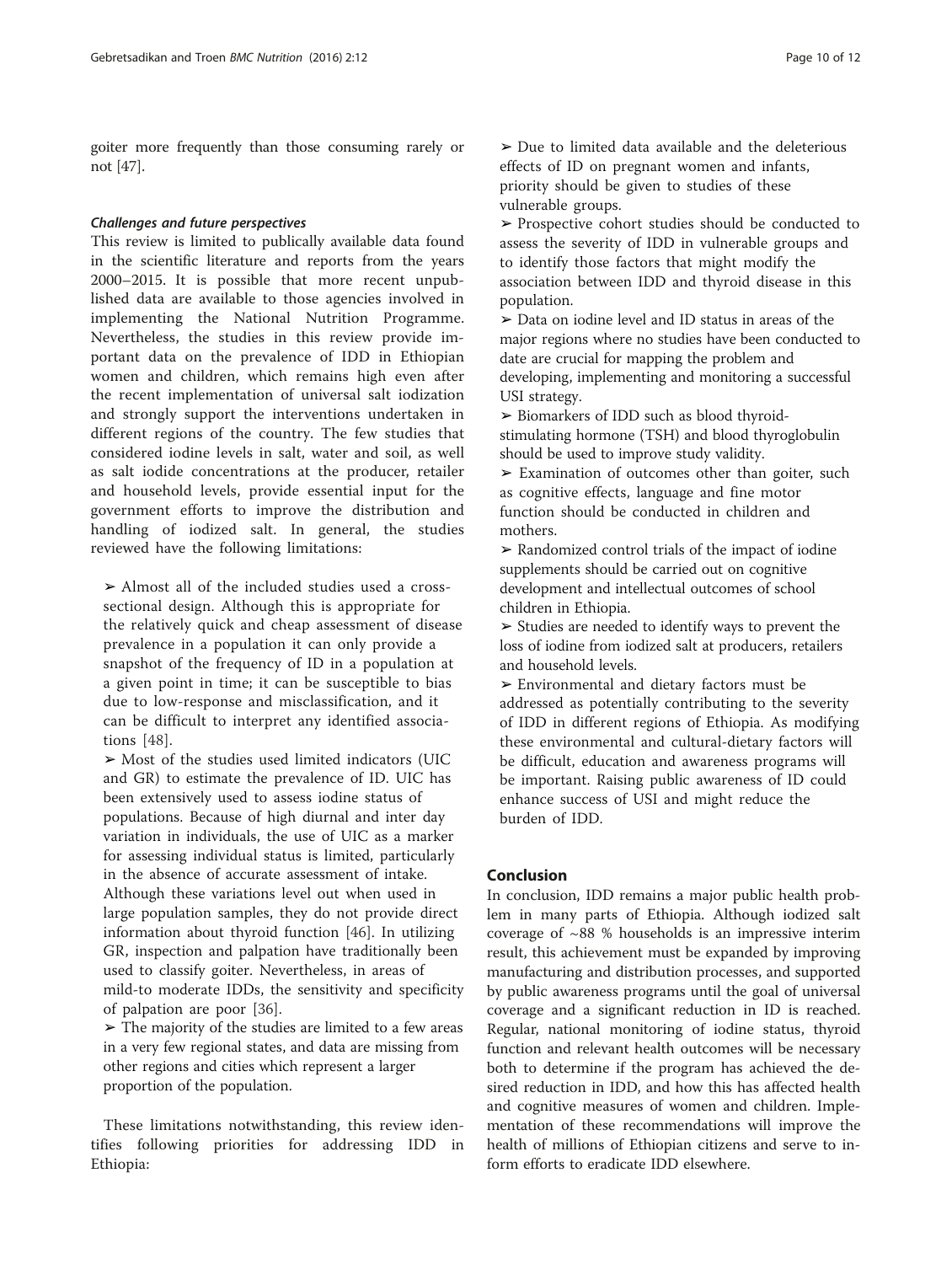#### <span id="page-10-0"></span>Abbreviations

ENMS: Ethiopia National Micronutrient Survey; ID: iodine deficiency; GR: goiter rate; IDD: iodine deficiency disorder; SNNPR: Southern Nations Nationalities and Peoples Region; TG: total goiter; TGR: total goiter rate; UIC: urinary iodine concentration; USI: universal salt iodization.

#### Competing interests

The authors declare that they have no competing interest.

#### Authors' contributions

TMG and AMT designed the review, TMG carried it out, TMG and AMT drafted the manuscript and both approved the final manuscript. AMT is the Israeli national representative to the Iodine Global Network (formerly ICCIDD) and as co-investigator in the EUthyroid consortium he has received funding from the European Union's Horizon 2020 research and innovation programme under grant agreement No 634453. All authors read and approved the final manuscript.

#### Acknowledgements

The authors would like to thank The Mauerberger Foundation Fund (South Africa) and Mrs. Isabelle Adler for their generous scholarship supporting TMG in the International MSc in Nutrition Science at the Hebrew University of Jerusalem.

#### Received: 29 September 2015 Accepted: 9 February 2016 Published online: 16 February 2016

#### References

- 1. Gunnarsdottir I, Dahl L: Iodine intake in human nutrition: a systematic literature review. Food & Nutrition Research. 2012;56:19731.
- 2. Hetzel B. Iodine-deficiency disorders. 10th ed. London: Churchill Livingstone; 2000.
- 3. Sharp P. Minerals and trace elements: iodine. 11th ed. London: Elsevier Limited; 2005.
- Zimmermann M. Are weaning infants at risk of iodine deficiency even in countries with established iodized salt programs? Nestle Nutr Inst Workshop Ser. 2012;70:137–46.
- 5. Shawel D, Hagos S, Lachat K, Kimanya E, Kolsteren P. Post-production Losses in iodine concentration of salt hamper the control of iodine deficiency disorders: a case study in Northern Ethiopia. J Health Popul Nutr. 2010;28:238–44.
- 6. Dugassa B. Iodine deficiency and women's health: Colonialism's malign effect on health in Oromia region, in Ethiopia. Tor Public Health. 2013; 5:958–72.
- 7. Mezgebu Z, Mossie A, Rajesh P, Beyene G. Prevalence and severity of iodine deficiency disorder among children 6–12 years of age in Shebe Senbo district, Jimma zone, southwest Ethiopia. Ethiop J Health Sci. 2012;22:196–204.
- Adish A, Chuko T, Abay A, Assey V, Desta T. Ethiopia: breakingtrough with a new iodized salt law. IDD Newsletter. 2013;39(4):7-8. [http://www.ign.](http://www.ign.newsletter/idd_nov13_ethiopia.pdf) [newsletter/idd\\_nov13\\_ethiopia.pdf.](http://www.ign.newsletter/idd_nov13_ethiopia.pdf)
- 9. Zimmermann M. The effects of iodine deficiency in pregnancy and infancy. Pediatr Perinat Epi. 2012;26:108–17.
- 10. Andersson M, Karumbunathan V, Zimmermann M. Global iodine status in 2011 and trends over the past decade. J Nutr. 2011;142:744–50.
- 11. Takele L, Belachew T, Bekele T. Iodine concenteration in salt at household and retail shop levels in Shebe town, Southwest Ethiopia. E Afr Med J. 2003;80:532–9.
- 12. ICCIDD. Salt Iodization in Ethiopia: New partnerships give children a brighter future. IDD Newsletter 2009;33(3):13-14. [http://www.iccidd.org/cm\\_](http://www.iccidd.org/cm_data/IDD-NL-2009-3.pdf) [data/IDD-NL-2009-3.pdf.](http://www.iccidd.org/cm_data/IDD-NL-2009-3.pdf)
- 13. Abuye C, Berhan Y. The goitre rate, its association with reproductive failure, and the knowledge of iodine deficiency disorders (IDD) among women in Ethiopia: Cross-section community based study. BMC Public Health. 2007;7:316.
- 14. Delange F. Iodine requirements during pregnancy, lactation and the neonatal period and indicators of optimal iodine nutrition. Public Health Nutr. 2007;10:1571–80.
- 15. ICCIDD. Children in Northern Ethiopia are iodine deficient. IDD Newsletter 2014. Available at: [http://ign.org/cm\\_data/idd\\_may14\\_ethiopia.pdf.](http://ign.org/cm_data/idd_may14_ethiopia.pdf)
- 16. Abuye C, Berhane Y, Akalu G, Getahun Z, Ersumo T. Prevalence of goiter in children 6 to 12 years of age in Ethiopia. Food Nutr Bull. 2007;28:391–8.
- 17. Ethiopia National Micronutrient Survey (ENMS): National salt iodization coverage towards Prevention of Iodine Deficiency Disorder in Ethiopia. In: USI Presentation Forum 2014. Available at: [http://www.ephi.gov.et/images/](http://www.ephi.gov.et/images/pictures/USI%20presentation_ForumOctober_25_2014.pdf) [pictures/USI%20presentation\\_ForumOctober\\_25\\_2014.pdf](http://www.ephi.gov.et/images/pictures/USI%20presentation_ForumOctober_25_2014.pdf).
- 18. Negeri Z, Gobena T, Rajesh P, Kassim M. Determining the magnitude of iodine deficiency and its associated risk factors among pregnant women visiting Jimma University Specialized Hospital for Antenatal Care. World J Med Med Sci. 2014;2:1–16.
- 19. Abuye C, Urga K. Determinants of iodine deficiency in school children in different regions of Ethiopia. East Afr Med J. 2000;77:133–7.
- 20. Duressa F, Mohammed Y, Feyissa R, Tufa T, Siraj K. Comparative analysis of iodine concentration in water, soil, cereals and table salt of Horaboka, Mio and Besaso Towns of Bale Robe, South East Ethiopia. J Environ Pollut Human Health. 2014;2:27–33.
- 21. Kedir H, Berhane Y, Worku A. Subclinical iodine deficiency among pregnant women in Haramaya District, Eastern Ethiopia: A Community-Based Study. J Nutr Metab. 2014;2014:8.
- 22. Berhanu N, Wolde Michael K, Bezabih M. Endemic goiter in school children in Southwestern Ethiopia. Ethiop J Health Dev. 2004;18:175–8.
- 23. Bogale A, Abebe Y, Stoecker B, Abuye C, Ketema K, Hambidge M. Iodine status and cognitive function of women and their five year old children in rural Sidama, Southern Ethiopia. East Afr J Public Health. 2009;6:296–9.
- 24. Gebreegziabher T, Teyike N, Mulugeta A, Abebe Y, Hambidge K, Stoecker B. Lack of dietary sources of iodine and the prevalence of iodine deficiency in rural women from Sidama zone, Southern Ethiopia. Afr J Food Agric Nutr Dev. 2013;13:8401–14.
- 25. Ersino G, Tadele H, Bogale A, Abuye C, Stoecker B. Clinical assessment of goiter and low urinary iodine concentration depict presence of severe iodine deficiency in pregnant Ethiopian women: a cross-sectional study in rural Sidama, Southern Ethiopia. Ethiop Med J. 2013;51:133–41.
- 26. Girma M, Loha E, Bogale A, Teyikie N, Abuye C, Stoecker J. Iodine deficiency in primary school children and knowledge of iodine deficiency and iodized salt among caretakers in Hawassa Town: Southern Ethiopia. Ethiop J Health Dev. 2012;26:30–5.
- 27. Wolka E, Shiferaw S, Biadgilign S. The effect of iodine-deficiency disorders on academic achievement of schoolchildren in Southern Ethiopia. Public Health Nutr. 2014;17:1120–4.
- 28. Wolka E, Shiferaw S, Biadgilign S. Epidemiological study of risk factors for goiter among primary schoolchildren in southern Ethiopia. Food Nutr Bull. 2014;35:20–7.
- 29. Bezabih B, Assefa Y, Yismaw G, Mulu A. Determination of urinary iodine excretion to assess iodine deficiency level and iodine intake in primary school children, Bahir Dar, Northwest Ethiopia. Ethiop Med J. 2007;45:377–82.
- 30. Kebede A, Adamu B, Girmay A, Yohannes T, Alemnesh Z, Abuye C. Iodine deficiency disorders (IDD) in Burie and Womberma Districts, West Gojjam, Ethiopia. Afr J Food Agric Nutr Dev. 2014;14:9167–80.
- 31. Mesele M, Degu G, Gebrehiwot H. Prevalence and associated factors of goiter among rural children aged 6–12 years old in Northwest Ethiopia, cross -sectional study. BMC Public Health. 2014;14:130.
- 32. Kibatu G, Nibret E, Gedefaw M. The status of iodine nutrition and iodine deficiency disorders among school children in Metekel zone, Northwest Ethiopia. Ethiop J Health Sci. 2014;24:109–16.
- 33. Kidane T, Woldegebriel A. Prevalence of Iodine deficiency disorder in a highland district in Tigray. Ethiop J Health Dev. 2006;20:58–9.
- 34. Tsegaye B, Ergete W. Histopathologic pattern of thyroid disease. East Afr Med J. 2004;80:525–8.
- 35. World Health Organization/United Nations Children's Fund/International Council for control of Iodine Deficiency Disorders. Assessment of iodine deficiency disorders and monitoring their elimination. In: A Guide for Program Managers. 3rd ed. Geneva: World Health Organization; 2007.
- 36. Zimmermann M. Assessing iodine status and monitoring progress of iodized salt programs. J Nutr. 2004;134:1673–7.
- 37. Zimmermann M, Moretti D, Chaouki N, Torresani T. Introduction of iodized salt to severely iodine deficient children does not provoke thyroid autoimmunity. A one year prospective trial in northern Morocco. Thyroid. 2003;13:199–203.
- 38. Assey D, Peterson S, Kimboka S, Ngemera D, Mgoba C, Ruhiye M, et al. Tanzania national survey on iodine deficiency: impact after twelve years of salt iodations. BMC Public Health. 2009;9:319.
- 39. Zhao J, Xu F, Zhang Q, Shang L, Xu A, Ghao Y, et al. Randomized clinical trial comparing different iodine interventions in school children. Public Health Nutr. 1999;2:173–8.